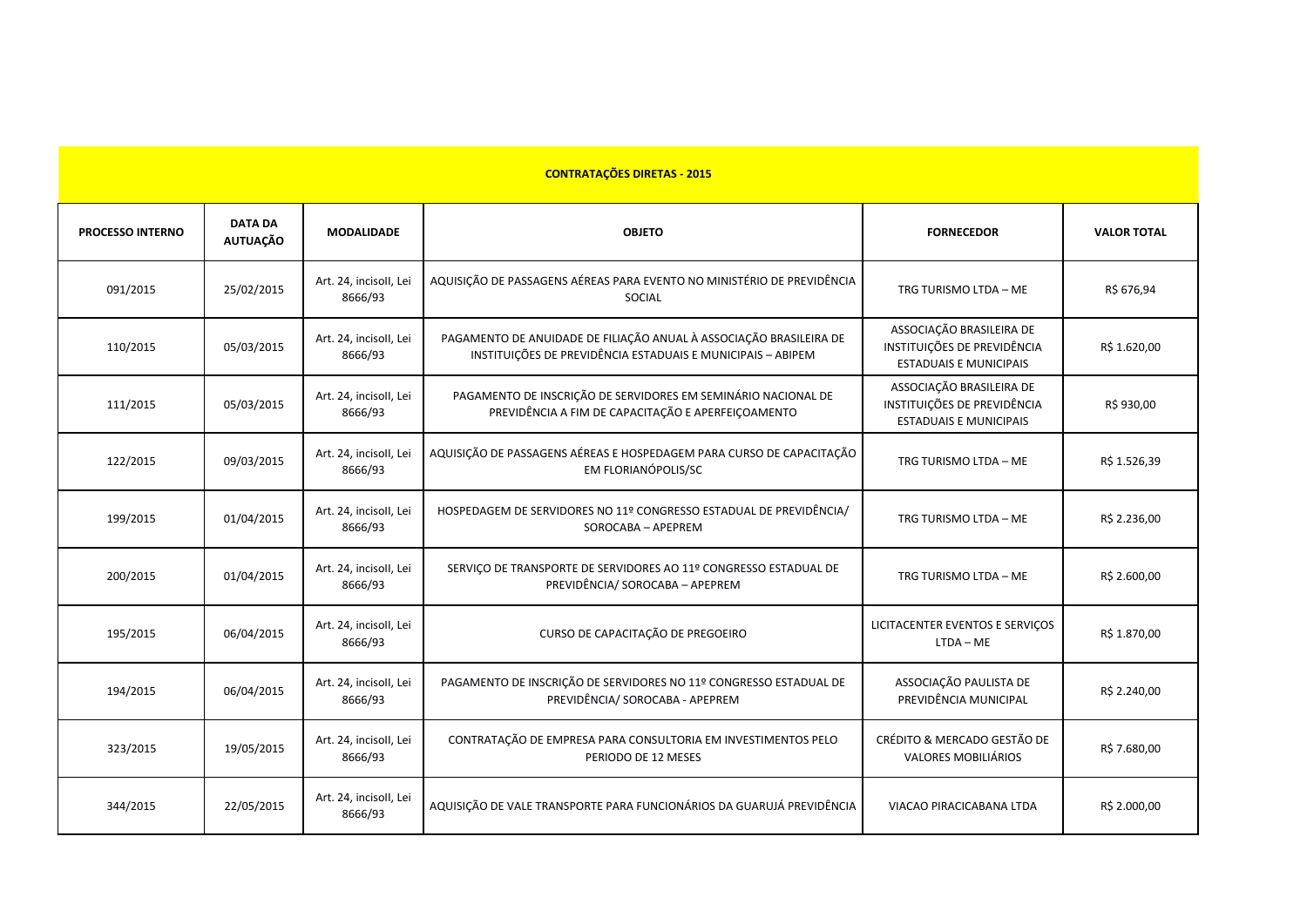| 343/2015 | 22/05/2015 | Art. 24, incisoll, Lei<br>8666/93 | AQUISIÇÃO DE VALE TRANSPORTE PARA FUNCIONÁRIOS DA GUARUJÁ PREVIDÊNCIA                                                                                              | TRANSLITOTAL TRANSP. TURISMO E<br><b>PARTICIPA</b>       | R\$4.500,00           |
|----------|------------|-----------------------------------|--------------------------------------------------------------------------------------------------------------------------------------------------------------------|----------------------------------------------------------|-----------------------|
| 365/2015 | 27/05/2015 | Art. 24, incisoll, Lei<br>8666/93 | PAGAMENTO DE ANUIDADE DE FILIAÇÃO ANUAL À ASSOCIAÇÃO PAULISTA DE<br>ENTIDADES DE PREVIDÊNCIA DO ESTADO E DOS MUNICIPIOS - APEPREM                                  | ASSOCIAÇÃO PAULISTA DE<br>PREVIDÊNCIA MUNICIPAL          | R\$ 1.250,00          |
| 363/2015 | 27/05/2015 | Art. 24, incisoll, Lei<br>8666/93 | AQUISIÇÃO DE VALE TRANSPORTE PARA FUNCIONÁRIOS DA GUARUJÁ PREVIDÊNCIA                                                                                              | BARCAS SANTOS GUARUJA LTDA                               | R\$ 1.000,00          |
| 388/2015 | 01/06/2015 | Art. 24, incisoll, Lei<br>8666/93 | PAGAMENTO DE INSCRIÇÕES DE SERVIDORES 8º CONGRESSO DE REABILITAÇÃO E<br>READAPTAÇÃO PROFISSIONAL.                                                                  | CENTRO BRASILEIRO DE SEGURANÇA<br>E SAÚDE INDUSTRIAL     | R\$ 3.200,00          |
| 387/2015 | 01/06/2015 | Art. 24, incisoll, Lei<br>8666/93 | HOSPEDAGEM DE SERVIDORES QUE PARTICIPARÃO DO 8º CONGRESSO DE<br>REABILITAÇÃO E READAPTAÇÃO                                                                         | P1 ADMINISTRAÇÃO EM COMPLEXOS<br><b>IMOBILIARIOS</b>     | R\$444,00             |
| 403/2015 | 03/06/2015 | Art. 24, incisoll, Lei<br>8666/93 | CONTRATAÇÃO DE EMPRESA PARA DISPONIBILIZAÇÃO DE SOFTWARE ELEITORAL A<br>FIM DE ASSESSORAMENTO AO PROCESSO ELEITORAL DA GUARUJÁ PREVIDÊNCIA EM<br>2015              | TAFNER SOLUTIONS LTDA - ME                               | R\$ 7.750,00          |
| 424/2015 | 11/06/2015 | Art. 24, incisoll, Lei<br>8666/93 | CONTRATAÇÃO DE EMPRESA PARA AUDITORIA AO SOFTWARE ELEITORAL QUE<br>REALIZARÁ ASSESSORAMENTO AO PROCESSO ELEITORAL DA GUARUJÁ PREVIDÊNCIA<br>(QUADRIÊNIO 2015-2019) | DYNNAMIK AUDITORIA E<br><b>CONSULTORIA H LTDA</b>        | R\$ 6.830,00          |
| 430/2015 | 12/06/2015 | Art. 24, incisoll, Lei<br>8666/93 | CONTRATAÇÃO DE EMPRESA PARA IMPRESSÃO DE SENHAS DO PROCESSO ELEITORAL<br>DA GUARUJÁ PREVIDÊNCIA                                                                    | AVARON INFORGRAF LTDA                                    | R\$ 7.055,80          |
| 443/2015 | 18/06/2015 | Art. 24, incisoll, Lei<br>8666/93 | CONTRATAÇÃO DE EMPRESA PARA AQUISIÇÃO DE FRAGMENTADORA DE PAPEL                                                                                                    | REIS OFFICE PRODUCTS COMERCIAL<br><b>LTDA</b>            | R\$ 1.101,45          |
| 517/2015 | 29/07/2015 | Art. 24, incisoll, Lei<br>8666/93 | CONTRATAÇÃO DE EMPRESA PARA SERVIÇOS DE TROCA DOS SUPORTES DOS AR<br><b>CONDICIONADOS</b>                                                                          | CONSTRUÇÃO E SERVIÇOS<br>TERCEIRIZADOS JAVAS LTDA ME     | R\$ 1.925,00          |
| 560/2015 | 12/08/2015 | Art. 24, incisoll, Lei<br>8666/93 | CONTRATAÇÃO DE EMPRESA PARA FORNECIMENTO DE ÁGUA MINERAL                                                                                                           | MOURAS COMÉRCIO DE ÁGUA LTDA -<br>ME                     | R\$ 1.440,00          |
| 580/2015 | 18/08/2015 | Art. 24, incisoll, Lei<br>8666/93 | CONTRATAÇÃO DE EMPRESA PARA REALIZAÇÃO DO CONCURSO PÚBLICO DA<br>GUARUJÁ PREVIDÊNCIA                                                                               | CETRO CONCURSOS PUBLICOS,<br>CONSULTORIA E ADMINISTRAÇÃO | SEM ÔNUS              |
| 589/2015 | 24/08/2015 | Art. 24, incisoll, Lei<br>8666/93 | LOCAÇÃO DE IMÓVEL PELO PERÍDO DE 12 MESES                                                                                                                          | MARIA ADALGISA MARTINS DE ABREU                          | R\$ 13.906,65 POR MÊS |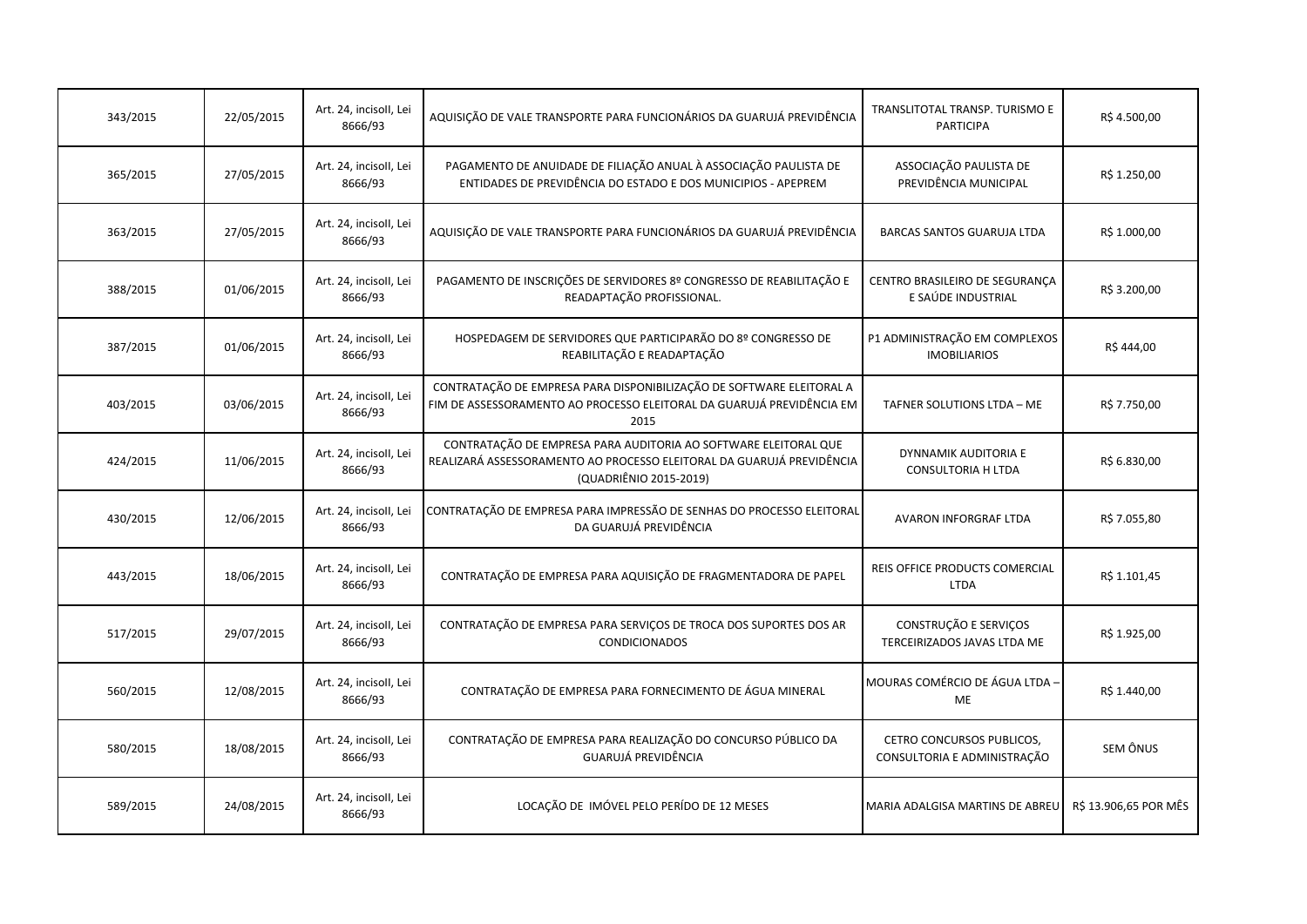| 591/2015 | 25/08/2015 | Art. 24, incisoll, Lei<br>8666/93 | AQUISIÇÃO DE CAPAS DE PROCESSO PARA A GUARUJÁ PREVIDÊNCIA                                                      | AVARON INFORGRAF LTDA                              | R\$ 1.540,00 |
|----------|------------|-----------------------------------|----------------------------------------------------------------------------------------------------------------|----------------------------------------------------|--------------|
| 593/2015 | 25/08/2015 | Art. 24, incisoll, Lei<br>8666/93 | CONTRATAÇÃO DE EMPRESA PARA CONFECÇÃO DE CRACHÁ EM PVC AOS<br>SERVIDORES DA GUARUJÁ PREVIDÊNCIA                | MAGAMI TECNOLOGIA E SERVIÇOS<br><b>LTDA</b>        | R\$ 120,00   |
| 604/2015 | 26/08/2015 | Art. 24, incisoll, Lei<br>8666/93 | DESPESAS DE ÁGUA E ESGOTO                                                                                      | CIA DE SANEAMENTO BASICO ESTADO<br>DE SP           | R\$ 1.500,00 |
| 603/2015 | 26/08/2015 | Art. 24, incisoll, Lei<br>8666/93 | DESPESAS DE ENERGIA ELÉTRICA                                                                                   | ELEKTRO ELETRICIDADE DE SERVIÇOS                   | R\$ 5.000,00 |
| 640/2015 | 08/09/2015 | Art. 24, incisoll, Lei<br>8666/93 | REQUISIÇÃO DE HOSPEDAGEM À DIRETORIA PRESIDENTE DEVIDO AO CURSO<br>PREPARATÓRIO DE CERTIFICAÇÃO PARA O CPA 20. | SLAVIEIRO HOTEIS TURISMO LTDA                      | R\$457,80    |
| 639/2015 | 08/09/2015 | Art. 24, incisoll, Lei<br>8666/93 | SOLICITAÇÃO DE INSCRIÇÃO PARA O CURSO DE ELABORAÇÃO DE NORMAS E<br><b>PROCEDIMENTOS</b>                        | <b>IBRAP INSTITUTO BRAILEIRO ADM</b><br>PUBLICA    | R\$ 1.796,00 |
| 644/2015 | 08/09/2015 | Art. 24, incisoll, Lei<br>8666/93 | INSCRIÇÃO PARA PARTICIPAÇÃO NO IX ENCONTRO TEMÁTICO E JURIDICO<br><b>FINANCEIRO DA APEPREM</b>                 | ASSOC. PAULISTA DE PREVIDÊNCIA DO<br><b>ESTADO</b> | R\$ 1.500,00 |
| 677/2015 | 17/09/2015 | Art. 24, incisoll, Lei<br>8666/93 | REQUISIÇÃO DE COMPRA DE MATERIAL DE ESCRITÓRIO                                                                 | VIA DEL MAR MODA E PAPELARIA<br><b>LTDA</b>        | R\$ 824,80   |
| 699/2015 | 25/09/2015 | Art. 24, incisoll, Lei<br>8666/93 | AQUISIÇÃO DE MATERIAL DE CONSUMO                                                                               | SUPRICORP SUPRIMENTOS LTDA                         | R\$ 852,00   |
| 699/2015 | 25/09/2015 | Art. 24, incisoll, Lei<br>8666/93 | AQUISIÇÃO DE MATERIAL DE CONSUMO (DESCARTÁVEIS)                                                                | SUPRICORP SUPRIMENTOS LTDA                         | R\$ 595,00   |
| 699/2015 | 25/09/2015 | Art. 24, incisoll, Lei<br>8666/93 | AQUISIÇÃO DE MATERIAL DE CONSUMO (LIMPEZA / HIGIENE)                                                           | SUPRICORP SUPRIMENTOS LTDA                         | R\$ 247,15   |
| 745/2015 | 14/10/2015 | Art. 24, incisoll, Lei<br>8666/93 | INSCRIÇÃO PARA PARTICIPAÇÃO DA OFICINA DE CONTABILIDADE APLICADA AO RPPS                                       | ESTRUTURAL ASSET ASSESSORIA<br><b>TECNICA CONT</b> | R\$4.050,00  |
| 749/2015 | 15/10/2015 | Art. 24, incisoll, Lei<br>8666/93 | AQUISIÇÃO DE PASSAGEM AÉREA PARA PARTICIPAÇÃO DA OFICINA DE<br>CONTABILIDADE APLICADA AO RPPS                  | MARULA VIAGENS E TURISMO LTDA<br>ME                | R\$ 2.224,59 |